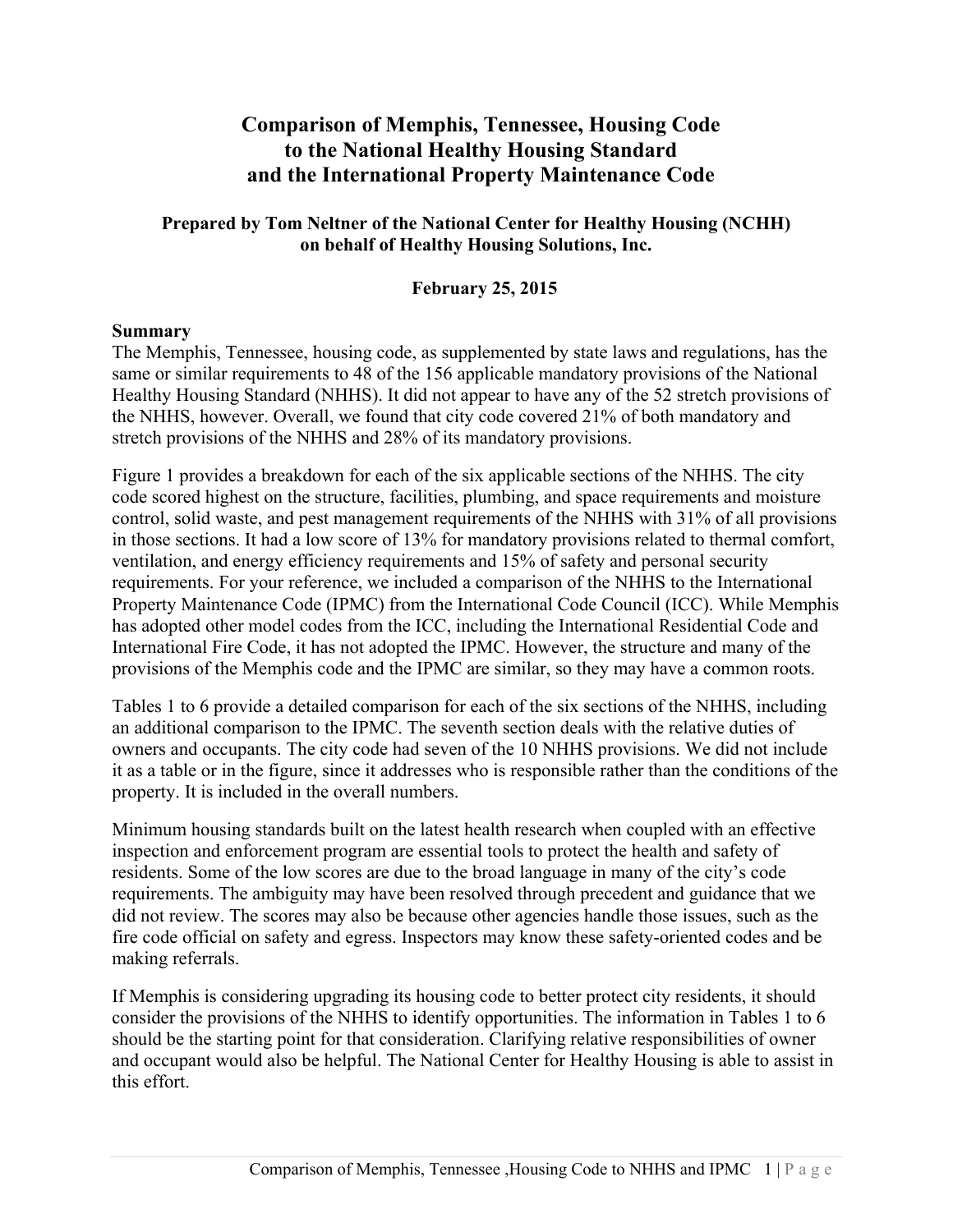

### **Notes:**

Percentages exclude those not applicable. See Tables 1 to 6 for details. IPMC = International Property Maintenance Code (2015 version). See http://shop.iccsafe.org. NHHS = National Healthy Homes Standard (2014 version) \* "NHHS Stretch" includes mandatory and stretch provisions of NHHS.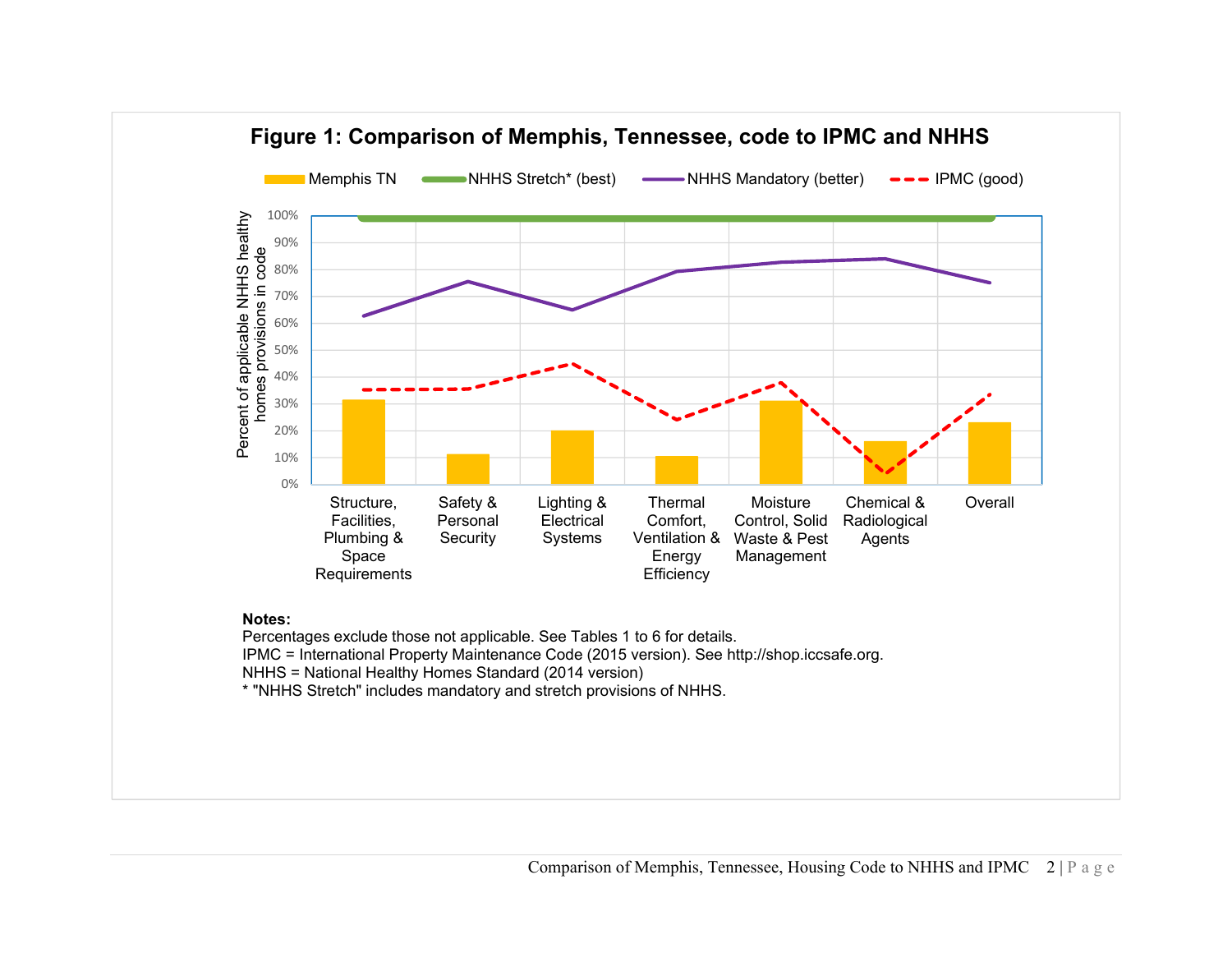### **Interesting provisions in Memphis' housing code**

One benefit of NCHH's evaluations is identifying innovative provisions in local codes that may be considered in future editions of the NHHS or be recommended to other communities. Therefore, NCHH identified the following provisions in Memphis' code that were interesting. NCHH would appreciate any information the city has that evaluates the effectiveness of the provisions.

 Section 48-89 requires the premises to be free of excessive weeds and grass. Weeds, rank grass, and noxious growths must not exceed 12" in height. Grass walkways abutting city streets must be shorter than 6". Large tracts can be managed through chemical means. There is an exemption for "natural state" or "wilderness area." Typically these requirements are designed to control rodent harborage, but this provision is more detailed than most. How has this worked in practice? Does the city rely on complaints to prompt an investigation? Have there been problems with the movement away from grass among some residents?

## **Background**

With funding from the U.S. Department of Housing and Urban Development (HUD), Healthy Housing Solutions, Inc. (Solutions) contracted with the National Center for Healthy Housing (NCHH) to compare the housing code enforced by the Memphis against the National Healthy Housing Standard (NHHS) and the International Property Maintenance Code. For the housing code, we used the following:

- Memphis Municipal Code, Chapter 48, Housing Code provided by Otis Tidwell on January 29, 2015.
- Tennessee Statutes (no luck finding requirements on carbon monoxide and smoke alarms).

NCHH compared the combined requirements against the NHHS that was first published in 2014<sup>1</sup> by NCHH and the American Public Health Association (APHA) to translate the latest public health information on the impacts of housing on resident health and safety into housing code parlance. It is designed to complement the International Property Maintenance Code and other policies already in use by local and state governments and federal agencies for the upkeep of existing homes. It consists of seven sections with a total of 209 provisions, 157 of which are mandatory and 52 of which are stretch or optional provisions.

NCHH also compared the code against the International Property Maintenance Code (IPMC),<sup>2</sup> which is one in the suite of codes developed by the International Code Council (ICC) for property design, construction, and maintenance. The IPMC applies statewide in five states (Maryland, New York, Rhode Island, Virginia, and West Virginia) and the District of Columbia, as well as many local governments in 31 other states. ICC first published it in 1998 and updates it every three years; the most recent version is the 2015 edition. The IPMC consists of eight chapters, including ones for administration, definitions, and referenced standards, and has an optional appendix that addresses the boarding of windows and doors of vacant structures. The IPMC provisions apply "to all existing residential and nonresidential structures and all existing premises and constitute minimum requirements and standards for premises, structures, equipment and facilities for light, ventilation, space, heating, sanitation, protection from the elements, a reasonable level of safety

<sup>&</sup>lt;sup>1</sup> See http://www.nchh.org/Policy/NationalHealthyHousingStandard.aspx.<br><sup>2</sup> See http://shop.iccsafe.org/codes/2012.international.codes/2012.internatio

<sup>&</sup>lt;sup>2</sup> See http://shop.iccsafe.org/codes/2012-international-codes/2012-international-property-maintenance-code.html.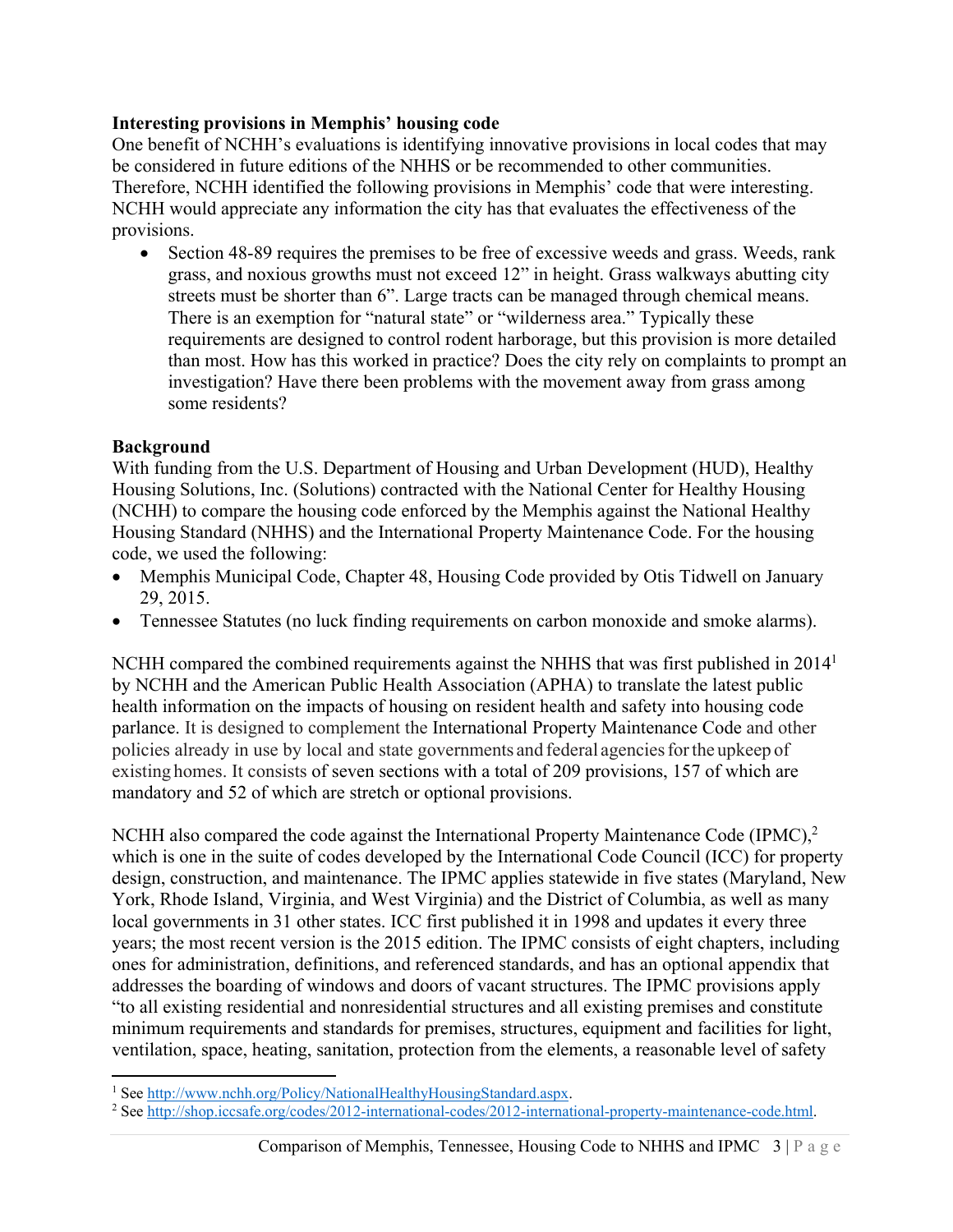from fire and other hazards, and for a reasonable level of sanitary maintenance; the responsibility of owners, an owner's authorized agent, operators and occupants; the occupancy of existing structures and premises, and for administration, enforcement and penalties."<sup>3</sup>

Using the NHHS and IPMC, NCHH developed three benchmarks and, for simplicity, rated them "good," "better," and "best":

- 1) IPMC requirements (good);
- 2) NHHS mandatory provisions (better); and
- 3) NHHS stretch and mandatory provisions (best).

# **Comparison grouped by six sections of the NHHS**

The NHHS consists of 209 provisions: 157 mandatory and 52 stretch or optional that are grouped in seven sections. For purposes of our analysis, we dropped the first section dealing with relative duties of the owner and the occupant because city code does not clearly make that distinction. Presumably, it rests with the judgment of the city.

For each of the NHHS provisions, we sought to identify requirements in the Memphis code (as supplemented by the state laws and regulations) and determine if the code was (1) the same; (2) similar; (3) not the same or similar; or (4) not applicable (usually because it applied to the responsibilities of the owner and occupant and not the condition of the property). Because the IPMC is a good housing quality code, we also include a comparison of the NHHS provisions to it. The following six tables summarize the results for the IPMC and Memphis code for each of the six NHHS sections. We did not identify provisions in the local code not contained in the NHHS.

<sup>&</sup>lt;sup>3</sup> IPMC, Section 101.2.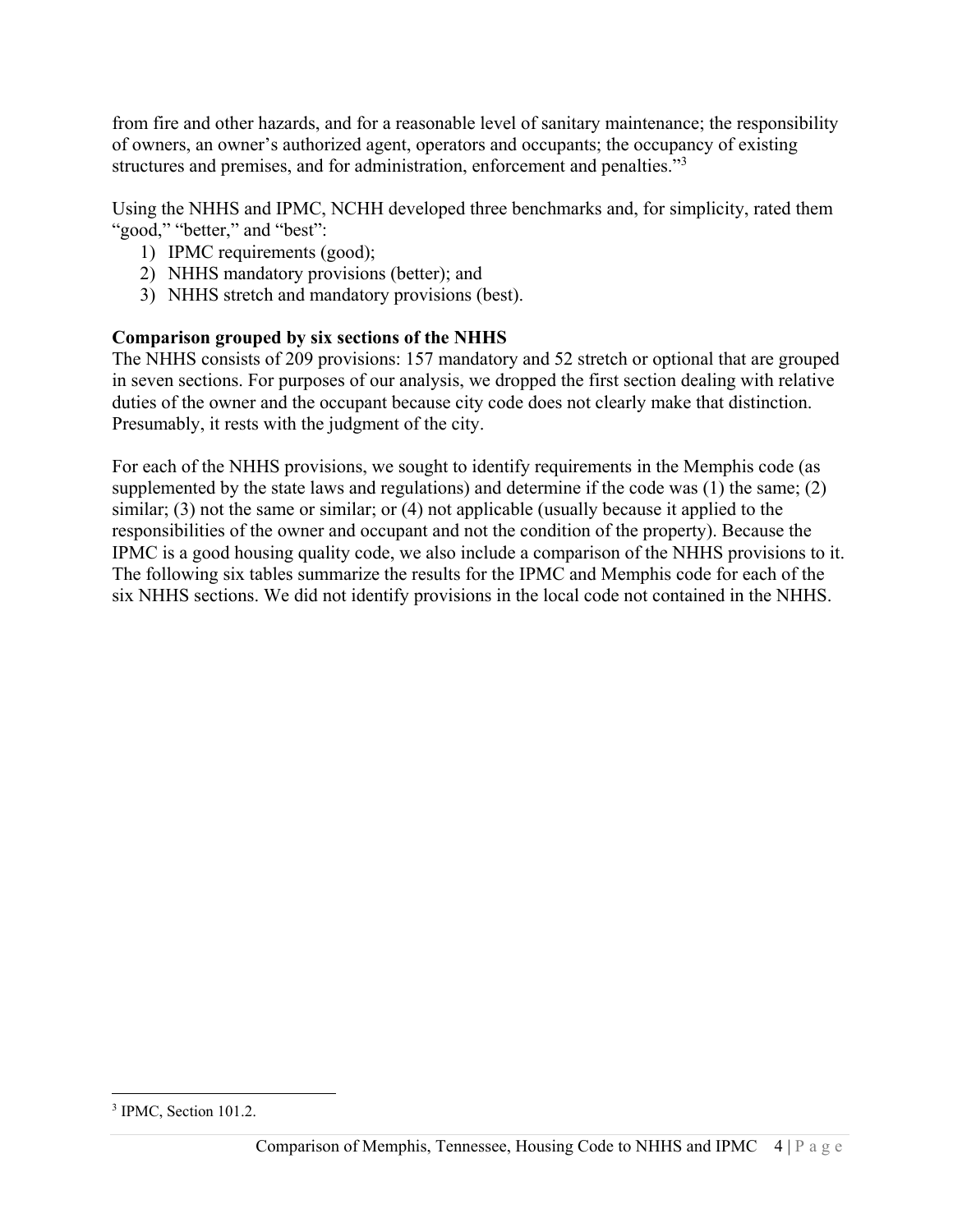| Table 1: Comparison of Structure, Facilities, Plumbing, and Space Provisions |                                                                                                                                                                                                                                                                                                                                                                                                                 |                                                                                                                                                                                                                                                                                                                                                                                    |
|------------------------------------------------------------------------------|-----------------------------------------------------------------------------------------------------------------------------------------------------------------------------------------------------------------------------------------------------------------------------------------------------------------------------------------------------------------------------------------------------------------|------------------------------------------------------------------------------------------------------------------------------------------------------------------------------------------------------------------------------------------------------------------------------------------------------------------------------------------------------------------------------------|
| <b>NHHS</b>                                                                  | <b>IPMC</b>                                                                                                                                                                                                                                                                                                                                                                                                     | <b>Memphis, Tennessee</b>                                                                                                                                                                                                                                                                                                                                                          |
| Summary<br>- 32 mandatory<br>- 19 stretch<br>Structure<br>- 1 mandatory      | 35% same or similar<br>- 18 of 32 mandatory<br>$-0$ of 19 stretch.<br>1 of 1 applicable mandatory same or similar.                                                                                                                                                                                                                                                                                              | $31\%$ same or similar (0 NA)<br>- 16 of 32 applicable mandatory<br>- 0 of 19 applicable stretch<br>1 of 1 applicable mandatory same or similar.                                                                                                                                                                                                                                   |
| - 0 stretch<br>Facilities<br>- 2 mandatory<br>- 0 stretch                    | 1 of 2 applicable mandatory same or similar. Does not<br>require:<br>• Water heaters other than gas-type to be isolated from<br>habitable rooms and, in multifamily housing, behind a<br>locked door.                                                                                                                                                                                                           | of 2 applicable mandatory same or similar. Does not require:<br>• Water heaters other than gas-type to be isolated from habitable rooms<br>and, in multifamily housing, behind a locked door.                                                                                                                                                                                      |
| Plumbing<br>systems<br>- 5 mandatory<br>- 5 stretch                          | 4 of 5 applicable mandatory same or similar mandatory.<br>Does not require:<br>• Maximum water temperature at shower or bathtub or<br>that tank's relief valve discharge to drip pan, tank, or<br>outside.<br>• Any of the stretch provisions.                                                                                                                                                                  | 2 of 5 applicable mandatory same or similar. Does not require:<br>• Maximum water temperature of 120° F at shower or bathtub or that tank's<br>relief valve discharge to drip pan, tank, or outside.<br>Waste pipe to be connected to treatment or septic system.<br>$\bullet$<br>Faucet discharge above overflow rim.<br>$\bullet$<br>Any of the stretch provisions.<br>$\bullet$ |
| Kitchen<br>- 9 mandatory<br>- 5 stretch                                      | 3 of 9 applicable mandatory same or similar. Does not<br>require:<br>Cabinets or countertops.<br>$\bullet$<br>Oven for cooking.<br>$\bullet$<br>Exhaust ventilation for range.<br>Refrigerator with a freezer.<br>Floor that is sealed, water-resistant, nonabsorbent, and<br>$\bullet$<br>cleanable.<br>Connections for a refrigeration if one is not provided.<br>$\bullet$<br>Any of the stretch provisions. | 3 of 9 applicable mandatory same or similar. Does not require:<br>Cabinets or countertops.<br>$\bullet$<br>Range for cooking food.<br>$\bullet$<br>Oven other than microwave.<br>Exhaust ventilation for range.<br>٠<br>Freezer.<br>٠<br>Connections for a refrigeration if one is not provided.<br>$\bullet$<br>Any of the stretch provisions.                                    |
| <b>Bathroom</b><br>- 6 mandatory<br>- 2 stretch                              | 5 of 6 applicable mandatory same or similar. Does not<br>require:<br>Sink.<br>Either stretch provision.                                                                                                                                                                                                                                                                                                         | 6 of 6 applicable mandatory same or similar. Does not require:<br>Either stretch provision.                                                                                                                                                                                                                                                                                        |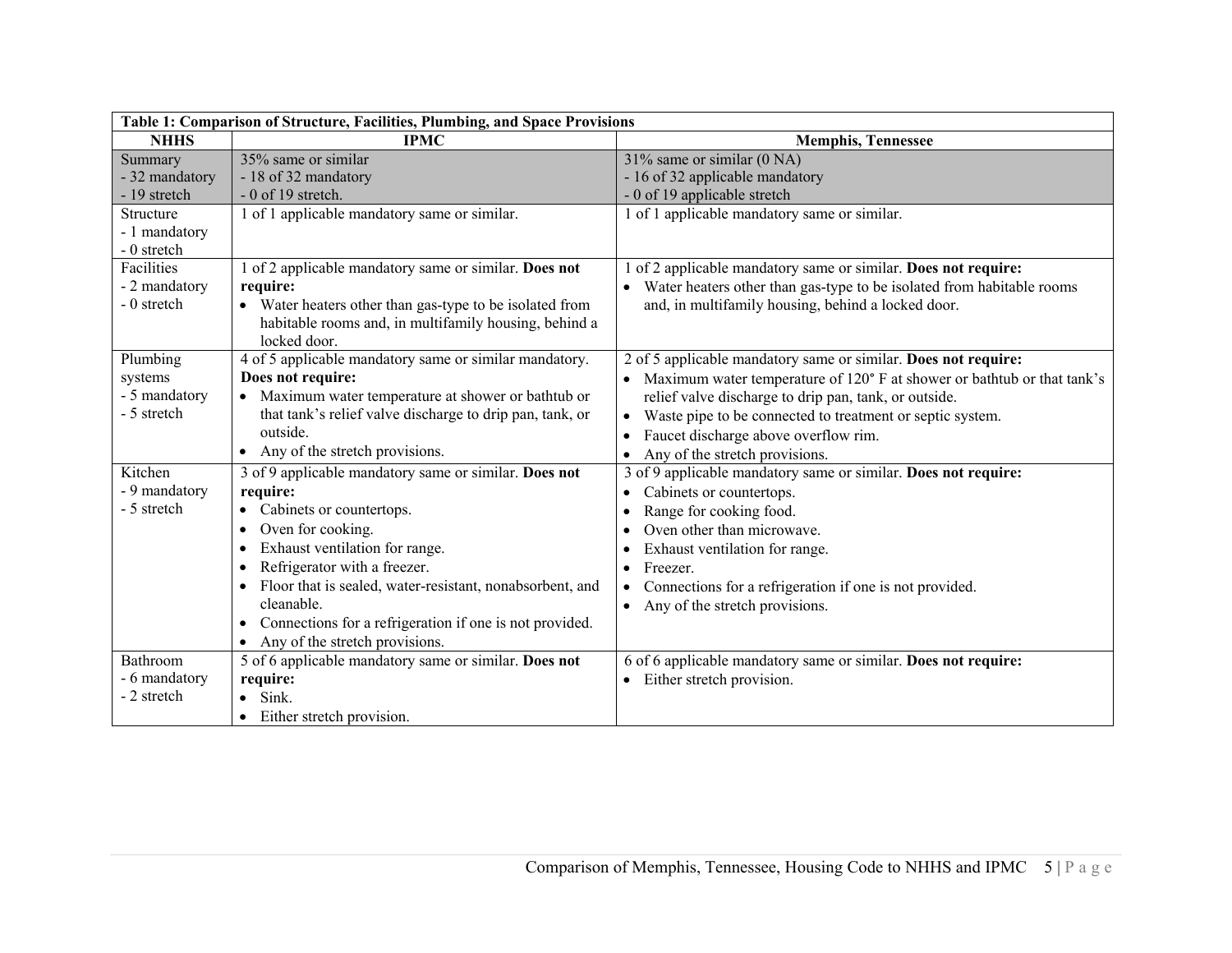| Minimum space<br>- 7 mandatory<br>- 0 stretch                | 4 of 7 applicable mandatory same or similar. Does not<br>require:<br>Access to a habitable room other than through a<br>bathroom.<br>Closet or storage space for clothing and personal<br>belongings.<br>Waterproof and dampness-free below-grade habitable<br>rooms.        | 2 of 7 applicable mandatory same or similar. Does not require:<br>Access to a habitable room other than through a bathroom.<br>Access to bathroom without going through bedroom.<br>Closet or storage space for clothing and personal belongings.<br>Privacy and adequate space for sleeping and living.<br>Minimum floor area of 70 square feet. |
|--------------------------------------------------------------|------------------------------------------------------------------------------------------------------------------------------------------------------------------------------------------------------------------------------------------------------------------------------|---------------------------------------------------------------------------------------------------------------------------------------------------------------------------------------------------------------------------------------------------------------------------------------------------------------------------------------------------|
| Floors and floor<br>covering<br>- 1 mandatory<br>- 2 stretch | 0 of 1 applicable mandatory same or similar. Does not<br>require:<br>Attachment of floor coverings at each threshold with<br>floors capable of being cleaned and free of bulges and<br>buckling and carpets free of tears, folds, or bumps.<br>Either of stretch provisions. | of 1 applicable mandatory same or similar. Does not require:<br>Either of stretch provisions.                                                                                                                                                                                                                                                     |
| Noise<br>- 1 mandatory<br>- 5 stretch                        | 0 of 1 applicable mandatory same or similar. Does not<br>require:<br>Noise level from exterior sources to be less than 45 dB<br>$\bullet$<br>day-night equivalent sound level.<br>Any of the stretch provisions.                                                             | 0 of 1 applicable mandatory same or similar. Does not require:<br>Noise level from exterior sources to be less than 45 dB day-night<br>equivalent sound level.<br>Any of the stretch provisions.                                                                                                                                                  |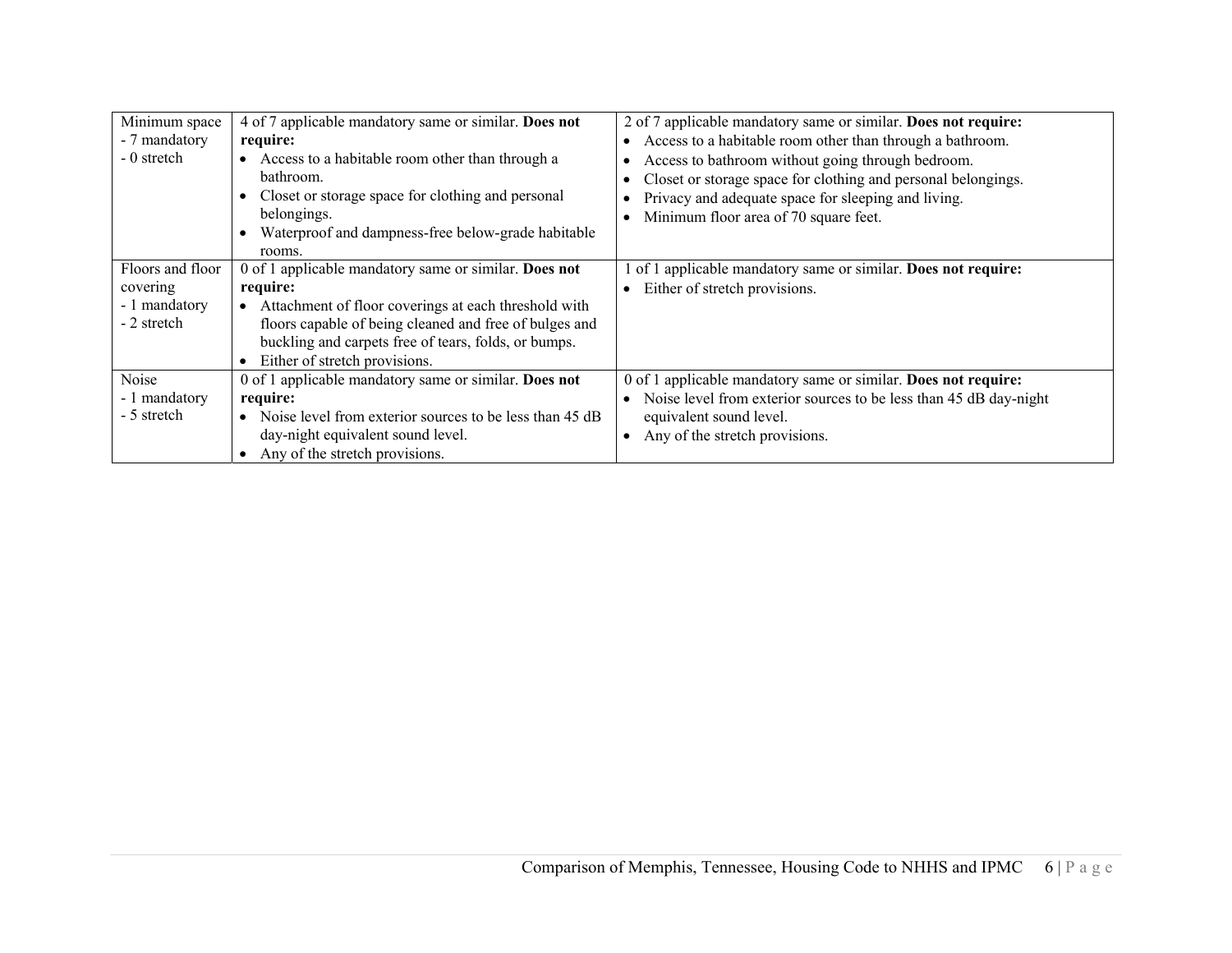| Table 2: Comparison of Safety and Personal Security Provisions |                                                                                                                                                                                                                                                                                                              |                                                                                                                                                                                                                                                                                                                                                                                                                       |  |
|----------------------------------------------------------------|--------------------------------------------------------------------------------------------------------------------------------------------------------------------------------------------------------------------------------------------------------------------------------------------------------------|-----------------------------------------------------------------------------------------------------------------------------------------------------------------------------------------------------------------------------------------------------------------------------------------------------------------------------------------------------------------------------------------------------------------------|--|
| <b>NHHS</b>                                                    | <b>IPMC</b>                                                                                                                                                                                                                                                                                                  | <b>Memphis, Tennessee</b>                                                                                                                                                                                                                                                                                                                                                                                             |  |
| Summary<br>$-34$<br>mandatory<br>- 11 stretch                  | 36% same or similar<br>- 14 of 34 mandatory<br>- 2 of 11 stretch                                                                                                                                                                                                                                             | 11% same or similar $(0 NA)$<br>- 5 of 34 applicable mandatory<br>- 0 of 11 applicable stretch                                                                                                                                                                                                                                                                                                                        |  |
| Egress<br>- 7 mandatory<br>- 0 stretch                         | 2 of 7 applicable mandatory same or similar. Does not<br>require:<br>• Two means of emergency escape or rescue.<br>Openable bedroom window for emergency escape below<br>$\bullet$<br>fourth floor.<br>• Adequate emergency exit for below-grade bedroom<br>(including two provisions describing dimension). | 2 of 7 applicable mandatory same or similar. Does not require:<br>Two means of emergency escape or rescue.<br>Adequate emergency exit for below-grade bedroom (including two<br>provisions describing dimension).<br>• Unobstructed egress with doors openable from inside without key or tool.                                                                                                                       |  |
| Locks/<br>Security<br>- 5 mandatory<br>- 0 stretch             | 3 of 5 applicable mandatory same or similar. Does not<br>require:<br>• Change of locks at change of tenants.<br>• Self-closing exterior door that can be opened from inside<br>without lock or tool.                                                                                                         | 0 of 5 applicable mandatory same or similar. Does not require:<br>Change of locks at change of tenants.<br>Self-closing exterior door that can be opened from inside without lock or<br>tool.<br>• Unit entry doors with dead bolt openable from inside without key and has<br>viewing device.<br>• Lock on windows capable of being opened that could be used for entry.<br>• Locks on windows and doors for egress. |  |
| Smoke alarm<br>- 4 mandatory<br>- 4 stretch                    | 3 of 4 applicable mandatory same or similar. Does not<br>require:<br>• Visual notification for hearing impaired.<br>• Three of the stretch provisions.                                                                                                                                                       | 1 of 4 applicable mandatory same or similar. Does not require:<br>Battery backup or long-lasting batteries.<br>$\bullet$<br>Alternative visual notification for hearing impaired occupants.<br>In multifamily housing, tamper-proof, interconnected alarms in basement,<br>$\bullet$<br>garages, and basements.<br>• Any of the stretch provisions.                                                                   |  |
| Fire<br>extinguisher<br>- 3 mandatory<br>- 1 stretch           | 0 of 3 applicable mandatory same or similar. Silent on fire<br>extinguishers. Does not require:<br>• Readily accessible, Class ABC fire extinguisher in or near<br>kitchen.<br>One 10-pound extinguisher near kitchen.<br>In multifamily housing, fire extinguishers in common<br>areas on each floor.       | 0 of 3 applicable mandatory same or similar. Does not require:<br>• Readily accessible, Class ABC fire extinguisher in or near kitchen in other<br>than apartment houses.<br>One 10-pound extinguisher near kitchen.<br>$\bullet$<br>In multifamily housing, fire extinguishers in common areas on each floor.                                                                                                        |  |
| Carbon<br>monoxide<br>alarm<br>- 3 mandatory<br>- 4 stretch    | 0 of 3 applicable mandatory same or similar. Silent on<br>carbon monoxide alarms. Does not require:<br>• Functioning alarm on each habitable floor and near every<br>bedroom.<br>• Battery backup if hardwired or long-lasting batteries if<br>not hardwired.                                                | 0 of 3 applicable mandatory same or similar. Does not require:<br>• Functioning alarm on each habitable floor and near every bedroom.<br>Battery backup if hardwired or long-lasting batteries if not hardwired.<br>$\bullet$<br>• Visual notification for hearing-impaired occupants.                                                                                                                                |  |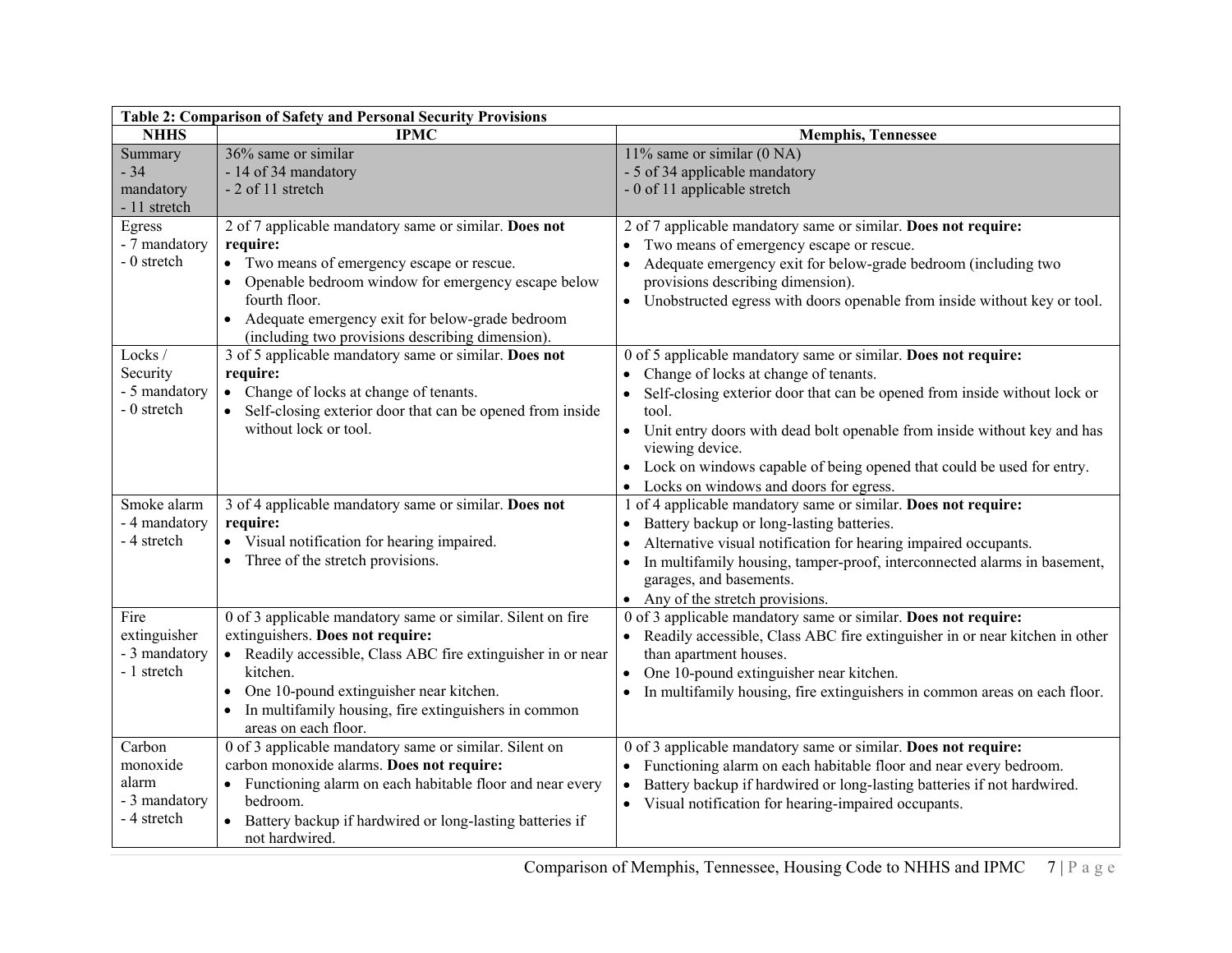|               | • Visual notification for hearing-impaired occupants.      |                                                                          |
|---------------|------------------------------------------------------------|--------------------------------------------------------------------------|
| Walking       | 2 of 3 applicable mandatory same or similar. Does not      | 2 of 3 applicable mandatory same or similar. Does not require:           |
| surfaces      | require:                                                   | Nonskid surfaces on exterior stairway steps.                             |
| - 3 mandatory | • Nonskid surfaces on exterior stairway steps.             | Either of two stretch provisions.                                        |
| - 2 stretch   | • Either of two stretch provisions.                        |                                                                          |
| Guard         | 1 of 3 applicable mandatory same or similar. Does not      | 0 of 3 applicable mandatory same or similar. Does not require:           |
| - 3 mandatory | require:                                                   | Guards for 30" drops.                                                    |
| - 0 stretch   | • Fall prevention device on windows used for emergency     | Fall prevention device on windows used for emergency exit                |
|               | exit.                                                      | Fall prevention device on windows where 72" above exterior grade and     |
|               |                                                            | 36" interior floor.                                                      |
| Chemical      | 0 of 2 applicable mandatory same or similar. Silent on     | 0 of 2 applicable mandatory same or similar. Does not require:           |
| storage       | chemical storage. Does not require:                        | Storage space for medicine and household chemicals not be readily        |
| - 2 mandatory | Storage space for medicine and household chemicals not     | accessible to children.                                                  |
| - 0 stretch   | be readily accessible to children.                         | Flammable and combustible liquids stored away from habitable spaces and  |
|               | Flammable and combustible liquids stored away from         | ventilation system.                                                      |
|               | habitable spaces and ventilation system.                   |                                                                          |
| Pools, hot    | 2 of 4 applicable mandatory same or similar. Does not      | 0 of 4 applicable mandatory same or similar. Does not require:           |
| tubs, and     | require:                                                   | Anti-entrapment devices on suction outlets.                              |
| other water   | • Anti-entrapment devices on suction outlets.              | Pool drains and drain covers clearly visible with second anti-entrapment |
| features      | • Pool drains and drain covers clearly visible with second | device on blockable single drain.                                        |
| - 4 mandatory | anti-entrapment device on blockable single drain.          | Fence around pool if over 24" deep.                                      |
| - 0 stretch   |                                                            | Luminaries with GFCI protection.                                         |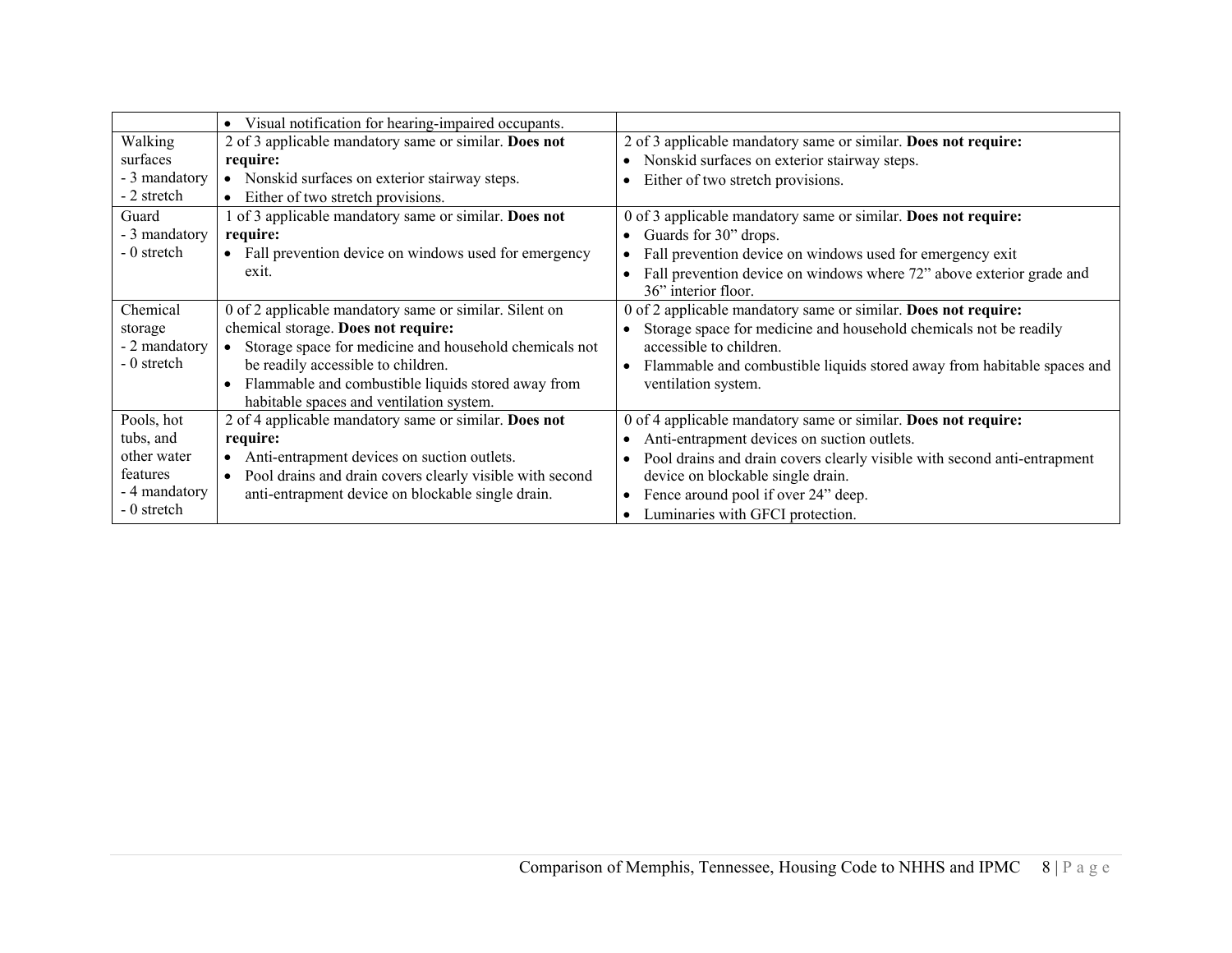| Table 3: Comparison of Lighting and Electrical Systems Provisions |                                                       |                                                                           |
|-------------------------------------------------------------------|-------------------------------------------------------|---------------------------------------------------------------------------|
| <b>NHHS</b>                                                       | <b>IPMC</b>                                           | <b>Memphis, Tennessee</b>                                                 |
| Summary                                                           | 45% same or similar                                   | 20% same or similar (0 NA)                                                |
| - 13 mandatory                                                    | - 9 of 13 mandatory                                   | - 4 of 13 applicable mandatory                                            |
| - 7 stretch                                                       | - 0 of 7 of stretch                                   | - 0 of 7 applicable stretch                                               |
| Electrical                                                        | 2 of 3 applicable mandatory same or similar. Does not | 0 of 3 applicable mandatory same or similar. Does not require:            |
| system                                                            | require:                                              | Ground electrical service.                                                |
| - 3 mandatory                                                     | • Separate service for each unit.                     | Separate service for each unit.                                           |
| - 1 stretch                                                       | • One stretch provision.                              | Permanent wiring instead of temporary wiring or extension cords.          |
|                                                                   |                                                       | One stretch provision.                                                    |
| Outlets                                                           | 1 of 3 applicable mandatory same or similar. Does not | 0 of 3 applicable mandatory same or similar. Does not require:            |
| - 3 mandatory                                                     | require:                                              | Two separate duplex outlets in each habitable room.                       |
| - 3 stretch                                                       | • GFCI in bathroom unless new.                        | GFCI in bathroom unless new.                                              |
|                                                                   | GFCI in laundry, garage, crawl spaces, unfinished     | GFCI in laundry, garage, crawl spaces, unfinished basement, and outdoors. |
|                                                                   | basement, and outdoors.                               | Any stretch provisions.                                                   |
|                                                                   | • Any stretch provisions.                             |                                                                           |
| Natural lighting                                                  | 3 of 3 applicable mandatory same or similar.          | 3 of 3 applicable mandatory same or similar.                              |
| - 3 mandatory                                                     |                                                       |                                                                           |
| - 0 stretch                                                       |                                                       |                                                                           |
| Artificial                                                        | 3 of 4 applicable mandatory same or similar. Does not | of 4 applicable mandatory same or similar. Does not require:              |
| lighting                                                          | require:                                              | Switches to be located conveniently for safe use.                         |
| - 4 mandatory                                                     | • Switches to be located conveniently for safe use.   | Adequate lighting on public hall, exterior entry door (two provisions).   |
| - 3 stretch                                                       | • Any stretch provisions.                             | Any stretch provisions.                                                   |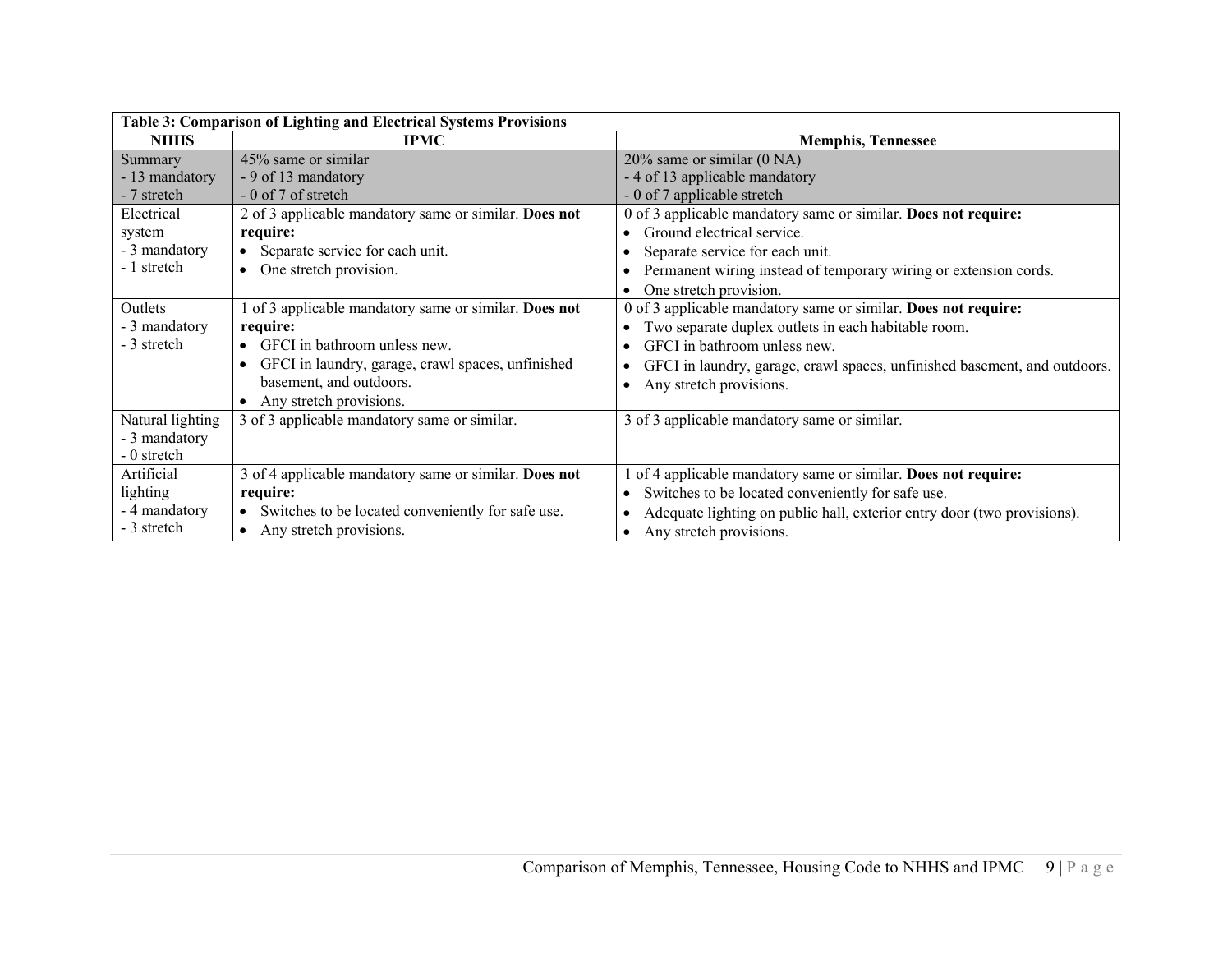| Table 4: Comparison of Thermal Comfort, Ventilation, and Energy Efficiency Provisions                                       |                                                                                                                                                                                                                                                                                                                                                                                                                                                                                                          |                                                                                                                                                                                                                                                                                                                                                                                                                                                                                                                                    |
|-----------------------------------------------------------------------------------------------------------------------------|----------------------------------------------------------------------------------------------------------------------------------------------------------------------------------------------------------------------------------------------------------------------------------------------------------------------------------------------------------------------------------------------------------------------------------------------------------------------------------------------------------|------------------------------------------------------------------------------------------------------------------------------------------------------------------------------------------------------------------------------------------------------------------------------------------------------------------------------------------------------------------------------------------------------------------------------------------------------------------------------------------------------------------------------------|
| <b>NHHS</b>                                                                                                                 | <b>IPMC</b>                                                                                                                                                                                                                                                                                                                                                                                                                                                                                              | <b>Memphis, Tennessee</b>                                                                                                                                                                                                                                                                                                                                                                                                                                                                                                          |
| Summary<br>- 23 mandatory<br>- 6 stretch<br>Heating,<br>ventilation and<br>air conditioning<br>- 1 mandatory<br>- 0 stretch | 24% same or similar<br>- 7 of 23 mandatory<br>$-0$ of 6 stretch<br>1 of 1 applicable mandatory same or similar but does not<br>set 48-hour deadline to repair or find alternative safe<br>supply.                                                                                                                                                                                                                                                                                                        | 10% same or similar (0 NA)<br>- 3 of 23 applicable mandatory<br>- 0 of 6 applicable stretch<br>1 of 1 applicable mandatory same or similar but does not set 48-hour deadline<br>to repair or find alternative safe supply.                                                                                                                                                                                                                                                                                                         |
| Heating system<br>- 7 mandatory<br>- 4 stretch                                                                              | 3 of 7 applicable mandatory same or similar. Does not<br>require:<br>• In rentals, set $78^{\circ}$ F maximum temperature during<br>heating season.<br>For forced air heat, set standards for filter or require<br>annual replacement.<br>For steam or hot water heating systems, protective<br>$\bullet$<br>covers on hot surfaces.<br>• For wood stoves, compliance with federal standards or<br>providing clearances or heat shields between<br>combustibles.<br>Any stretch provisions.<br>$\bullet$ | 2 of 7 applicable mandatory same or similar. Does not require:<br>Heating capable of minimum temperature of 68°F.<br>For forced air heat, set standards for filter or require annual replacement.<br>For steam or hot water heating systems, protective covers on hot surfaces.<br>For wood stoves, compliance with federal standards or providing<br>clearances or heat shields between combustibles.<br>Combustion air must be vented outside considers with NFPA standards.<br>Any stretch provisions.<br>$\bullet$             |
| Ventilation<br>- 6 mandatory<br>- 1 stretch                                                                                 | 2 of 6 applicable mandatory same or similar. Does not<br>require:<br>Capability to remove moisture-laden air.<br>Ventilation to meet standards in ASHRAE 62.2.<br>Rigid or semirigid metal duct for clothes dryer exhaust.<br>$\bullet$<br>Supply air for forced air system to be from other than<br>basement.<br>One stretch provision.                                                                                                                                                                 | 0 of 6 applicable mandatory same or similar. Does not require:<br>Capability to remove moisture-laden air.<br>Ventilation to meet standards in ASHRAE 62.2.<br>Rigid or semirigid metal duct for clothes dryer exhaust.<br>Supply air for forced air system to be from other than basement.<br>$\bullet$<br>Ban on discharge of gas or particulate wastes and requirement for pest-<br>$\bullet$<br>proofing screens on vent pipe.<br>Clothes dryer exhaust vented outside and not to attic or interior.<br>One stretch provision. |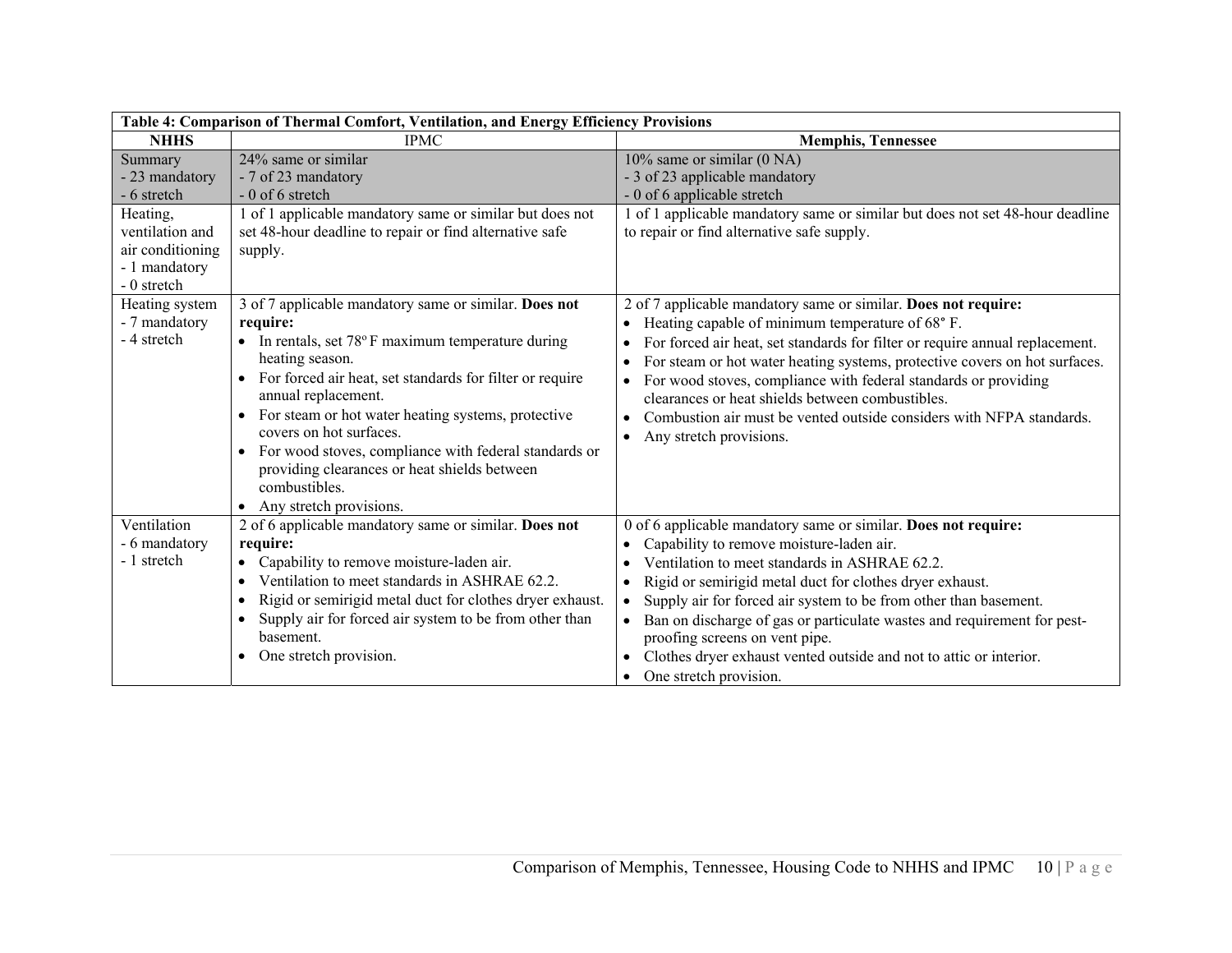| Air sealing<br>- 9 mandatory<br>- 1 stretch | of 9 applicable mandatory same or similar. Silent on fire<br>extinguishers. Does not require:<br>Sealing openings to limit uncontrolled air movement.<br>$\bullet$<br>Pads, sweeps, or weather stripping use to minimize air<br>leaks.<br>Sealing openings to attached garage.<br>Door to garage with automatic closing mechanism and<br>weather stripping.<br>Ban on doors or windows from garage to sleeping area.<br>Sealed and insulated ductwork for forced air system in<br>$\bullet$<br>attached garage<br>Ban on supply or return vents in a garage serving<br>habitable spaces. | 0 of 9 applicable mandatory same or similar. Does not require:<br>Sealing openings to limit uncontrolled air movement.<br>Pads, sweeps, or weather stripping use to minimize air leaks.<br>Sealing openings to attached garage.<br>Door to garage with automatic closing mechanism and weather-stripping.<br>Ban on doors or windows from garage to sleeping area.<br>Sealed and insulated ductwork for forced air system in attached garage<br>Ban on supply or return vents in a garage serving habitable spaces.<br>Sealing between dwelling units in multifamily buildings.<br>All penetrations to exterior to be weathertight.<br>One stretch provision. |
|---------------------------------------------|------------------------------------------------------------------------------------------------------------------------------------------------------------------------------------------------------------------------------------------------------------------------------------------------------------------------------------------------------------------------------------------------------------------------------------------------------------------------------------------------------------------------------------------------------------------------------------------|---------------------------------------------------------------------------------------------------------------------------------------------------------------------------------------------------------------------------------------------------------------------------------------------------------------------------------------------------------------------------------------------------------------------------------------------------------------------------------------------------------------------------------------------------------------------------------------------------------------------------------------------------------------|
|                                             | Sealing between dwelling units in multifamily<br>buildings.<br>One stretch provision.                                                                                                                                                                                                                                                                                                                                                                                                                                                                                                    |                                                                                                                                                                                                                                                                                                                                                                                                                                                                                                                                                                                                                                                               |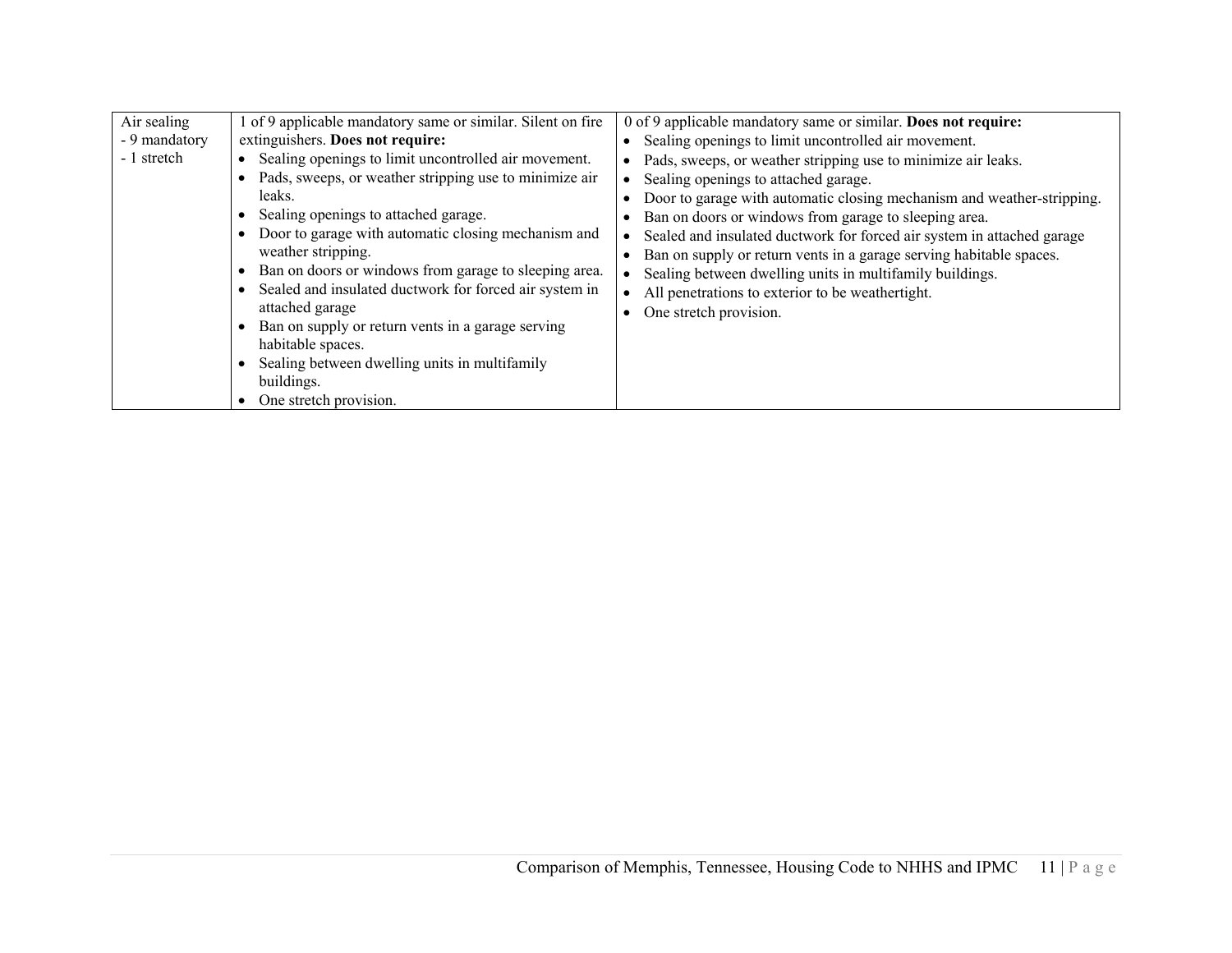| Table 5: Comparison of Moisture Control, Solid Waste, and Pest Management Provisions |                                                                                                                                                                                                                                                                                                                                                                                                                                                                                                                                                                                                                                                                                                                                                                                                           |                                                                                                                                                                                                                                                                                                                                                                                                                                                                                                                                                                                                                                                                                                                                                                                                                                          |  |
|--------------------------------------------------------------------------------------|-----------------------------------------------------------------------------------------------------------------------------------------------------------------------------------------------------------------------------------------------------------------------------------------------------------------------------------------------------------------------------------------------------------------------------------------------------------------------------------------------------------------------------------------------------------------------------------------------------------------------------------------------------------------------------------------------------------------------------------------------------------------------------------------------------------|------------------------------------------------------------------------------------------------------------------------------------------------------------------------------------------------------------------------------------------------------------------------------------------------------------------------------------------------------------------------------------------------------------------------------------------------------------------------------------------------------------------------------------------------------------------------------------------------------------------------------------------------------------------------------------------------------------------------------------------------------------------------------------------------------------------------------------------|--|
| <b>NHHS</b>                                                                          | <b>IPMC</b>                                                                                                                                                                                                                                                                                                                                                                                                                                                                                                                                                                                                                                                                                                                                                                                               | <b>Memphis, Tennessee</b>                                                                                                                                                                                                                                                                                                                                                                                                                                                                                                                                                                                                                                                                                                                                                                                                                |  |
| Summary<br>- 24 mandatory<br>- 5 stretch                                             | 38% same or similar<br>- 10 of 24 mandatory<br>- 1 of 5 stretch                                                                                                                                                                                                                                                                                                                                                                                                                                                                                                                                                                                                                                                                                                                                           | $31\%$ same or similar (0 NA)<br>- 9 of 24 applicable mandatory<br>- 0 of 5 applicable stretch                                                                                                                                                                                                                                                                                                                                                                                                                                                                                                                                                                                                                                                                                                                                           |  |
| Moisture<br>- 10 mandatory<br>- 4 stretch                                            | 4 of 10 applicable mandatory same or similar. Does not<br>require:<br>• Ban on visible mold growth and persistent excessive<br>dampness or moisture on interior and exterior surfaces.<br>• Cleanup, drying, and repair of building materials<br>discolored or deteriorated by mold or mildew or<br>causing moldy or earthy odor.<br>Repair and removal of moldy material consistent with<br>published guidance.<br>• Investigation and correction of underlying cause of<br>dampness or moldy odors.<br>Insulation of cold plumbing and HVAC surfaces to<br>$\bullet$<br>prevent condensation.<br>Crawl spaces to be free of high-moisture conditions or<br>$\bullet$<br>sealed from dwelling areas where the space is not<br>sealed and insulated from outdoors.<br>Two of the four stretch provisions. | 3 of 10 applicable mandatory same or similar. Does not require:<br>• Ban on visible mold growth and persistent excessive dampness or<br>moisture on interior and exterior surfaces.<br>• Cleanup, drying, and repair of building materials discolored or<br>deteriorated by mold or mildew or causing moldy or earthy odor.<br>Repair and removal of moldy material consistent with published guidance.<br>$\bullet$<br>Investigation and correction of underlying cause of dampness or moldy<br>odors.<br>Insulation of cold plumbing and HVAC surfaces to prevent condensation.<br>Crawl spaces to be free of high-moisture conditions or sealed from<br>dwelling areas where the space is not sealed and insulated from outdoors.<br>Building's drainage directing water away from structure.<br>$\bullet$<br>Any stretch provisions. |  |
| Solid waste<br>- 3 mandatory<br>- 1 stretch                                          | 1 of 3 applicable mandatory same or similar. Does not<br>require:<br>• Sufficient outside storage of trash and recyclables to<br>hold materials between collections (two provisions).<br>• One stretch provision.                                                                                                                                                                                                                                                                                                                                                                                                                                                                                                                                                                                         | 2 of 3 applicable mandatory same or similar. Does not require:<br>Sufficient outside storage of recyclables to hold materials between<br>collections.<br>• One stretch provision.                                                                                                                                                                                                                                                                                                                                                                                                                                                                                                                                                                                                                                                        |  |
| Pest<br>management<br>- 11 mandatory<br>- 0 stretch                                  | 5 of 11 applicable mandatory same or similar. Does not<br>require:<br>• Use of trained IPM-trained pest management<br>professional in multifamily housing.<br>Inspection for pests.<br>$\bullet$<br>Ban on accumulation of material for rodent harborage<br>in or about dwelling and premises.<br>• Trees, shrubs, and plantings no closer than 6" of<br>dwelling.<br>• Sealing of holes and joints with low-VOC caulk or<br>closed-cell insulation.<br>• Ban on foggers and organophosphates.                                                                                                                                                                                                                                                                                                            | 4 of 11 applicable mandatory same or similar. Does not require:<br>• Use of trained IPM-trained pest management professional in multifamily<br>housing.<br>• Ban on accumulation of material for rodent harborage in or about dwelling<br>and premises.<br>Trees, shrubs, and plantings no closer than 6" of dwelling.<br>$\bullet$<br>Sealing of holes and joints with low-VOC caulk or closed-cell insulation.<br>Ban on foggers and organophosphates.<br>No holes or joints in exterior $1/8$ " or greater.<br>Elimination of infestation using exclusion and IPM.                                                                                                                                                                                                                                                                    |  |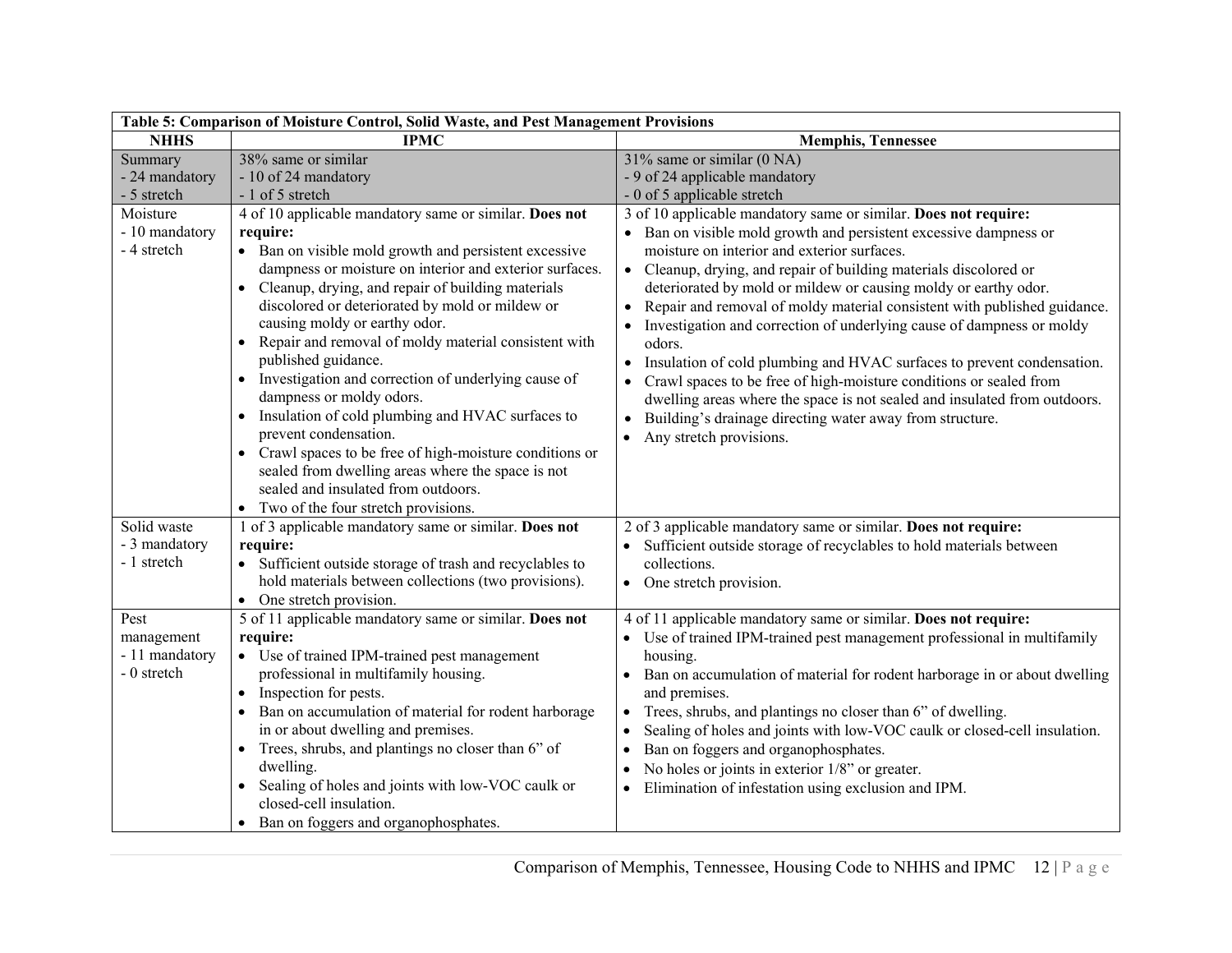| Table 6: Comparison of Chemical and Radiological Agents Provisions                              |                                                                                                                                                                                                                                                                                                                                                                                                                                                                                                                                                             |                                                                                                                                                                                                                                                                                                                                                                                                           |  |
|-------------------------------------------------------------------------------------------------|-------------------------------------------------------------------------------------------------------------------------------------------------------------------------------------------------------------------------------------------------------------------------------------------------------------------------------------------------------------------------------------------------------------------------------------------------------------------------------------------------------------------------------------------------------------|-----------------------------------------------------------------------------------------------------------------------------------------------------------------------------------------------------------------------------------------------------------------------------------------------------------------------------------------------------------------------------------------------------------|--|
| <b>NHHS</b>                                                                                     | <b>IPMC</b>                                                                                                                                                                                                                                                                                                                                                                                                                                                                                                                                                 | <b>Memphis, Tennessee</b>                                                                                                                                                                                                                                                                                                                                                                                 |  |
| Summary<br>- 21 mandatory<br>- 4 stretch                                                        | 4% same or similar<br>- 1 of 21 mandatory<br>- 0 of 4 stretch                                                                                                                                                                                                                                                                                                                                                                                                                                                                                               | $16\%$ same or similar<br>- 4 of 21 applicable mandatory<br>- 0 of 4 applicable stretch                                                                                                                                                                                                                                                                                                                   |  |
| General<br>- 1 mandatory<br>- 0 stretch                                                         | 0 of 1 applicable mandatory same or similar. Does not<br>require:<br>• Containment, storage, removal, and mitigation of<br>chemical and radiological agents in a safe and healthy<br>manner consistent with federal, state, and local laws<br>and regulations.                                                                                                                                                                                                                                                                                              | 0 of 1 applicable mandatory same or similar. Does not require:<br>• Containment, storage, removal, and mitigation of chemical and<br>radiological agents in a safe and healthy manner consistent with federal,<br>state, and local laws and regulations.                                                                                                                                                  |  |
| Lead-based<br>paint<br>- 5 mandatory<br>- 1 stretch                                             | 0 of 5 applicable mandatory same or similar. Silent on<br>lead-based paint. Does not require:<br>• Levels of lead deemed hazardous by federal<br>government to be taken care of properly.<br>Repair of deteriorated paint using lead-safe work<br>practices.<br>Compliance with federal renovation, repair, and<br>$\bullet$<br>painting rule and dust-clearance testing at conclusion of<br>renovation work.<br>Ban on particularly dangerous work practices.<br>$\bullet$<br>Ban use of lead-based paint.<br>$\bullet$<br>Stretch provision.<br>$\bullet$ | 4 of 5 applicable mandatory same or similar. Does not require:<br>• Levels of lead deemed hazardous by federal government to be taken care<br>of properly.<br>Stretch provision.<br>$\bullet$                                                                                                                                                                                                             |  |
| Asbestos<br>- 4 mandatory<br>- 0 stretch                                                        | 0 of 4 applicable mandatory same or similar. Does not<br>require:<br>• Maintenance of asbestos-containing materials in<br>nonfriable condition.<br>Abatement of asbestos before any activity that disturbs<br>$\bullet$<br>it.<br>Abatement of friable asbestos using licensed asbestos<br>$\bullet$<br>professional.<br>Removal and disposal of asbestos in compliance with<br>federal, state, and local requirements.                                                                                                                                     | 0 of 4 applicable mandatory same or similar. Does not require:<br>Maintenance of asbestos-containing materials in nonfriable condition.<br>Abatement of asbestos before any activity that disturbs it.<br>Abatement of friable asbestos using licensed asbestos professional.<br>$\bullet$<br>Removal and disposal of asbestos in compliance with federal, state, and<br>$\bullet$<br>local requirements. |  |
| Toxic<br>substances in<br>manufactured<br>building<br>materials<br>- 2 mandatory<br>- 0 stretch | 0 of 2 applicable mandatory same or similar. Does not<br>require:<br>• Use of low-formaldehyde wood products that comply<br>with federal law.<br>• Use of building materials with no halogenated flame<br>retardants and low-VOC emissions.                                                                                                                                                                                                                                                                                                                 | 0 of 2 applicable mandatory same or similar. Does not require:<br>Use of low-formaldehyde wood products that comply with federal law.<br>Use of building materials with no halogenated flame retardants and low-<br>$\bullet$<br>VOC emissions.                                                                                                                                                           |  |